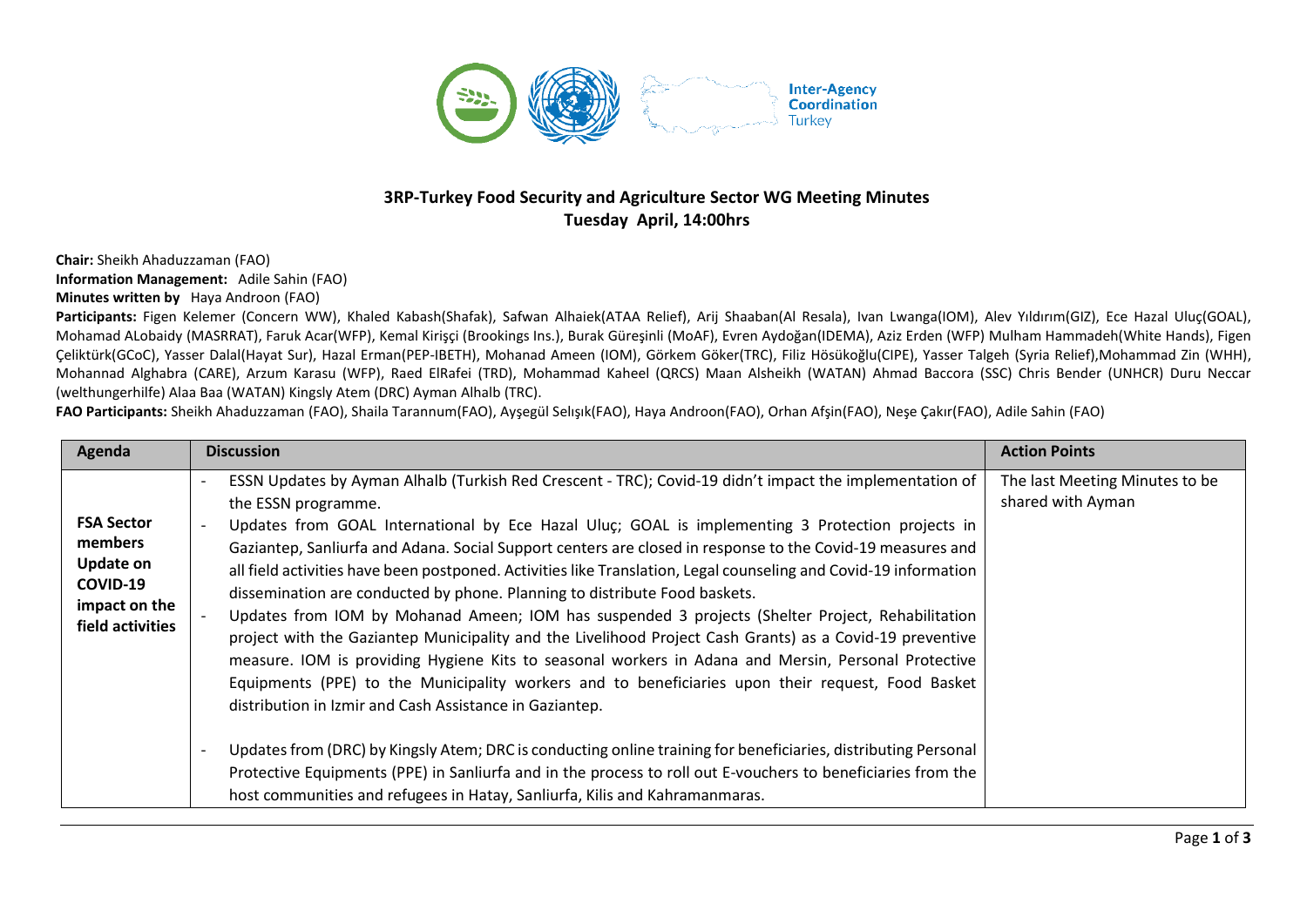|                                                                    | Updates from (WHH) by Duru Neccar; WHH is conducting activities in 2 provinces Mardin and Hatay.<br>Permission to conduct field/greenhouse visits during curfew was requested and obtained from the provincial<br>directorate. Hygiene kits were distributed to beneficiaries. Covid-19 kits will be distributed upon receiving<br>approval.<br>Hydroponic kits updates from (UN Women) by Özgür Koç; in 2019 UN women distributed the Hydroponic kits<br>for the indoor/micro gardening. Plans to distribute Hydroponic kits with summer seasonal seeds to target<br>4,000 families. The distribution mechanism is still ongoing.<br>Updates from (Strategy Studies Center) by Ahmad Baccoura; The Turkish Syrian Committee in coordination<br>with DGMM is preparing a list of 300,000 families in Ankara to receive government support against Covid-19                                                                                                                                                                                                                                                                                                                                                                                                                                                                                                                                                                                                                                                                                                                                         |                                                                                         |
|--------------------------------------------------------------------|----------------------------------------------------------------------------------------------------------------------------------------------------------------------------------------------------------------------------------------------------------------------------------------------------------------------------------------------------------------------------------------------------------------------------------------------------------------------------------------------------------------------------------------------------------------------------------------------------------------------------------------------------------------------------------------------------------------------------------------------------------------------------------------------------------------------------------------------------------------------------------------------------------------------------------------------------------------------------------------------------------------------------------------------------------------------------------------------------------------------------------------------------------------------------------------------------------------------------------------------------------------------------------------------------------------------------------------------------------------------------------------------------------------------------------------------------------------------------------------------------------------------------------------------------------------------------------------------------|-----------------------------------------------------------------------------------------|
| <b>Updates on</b><br>3RP appeal and<br>other parallel<br>processes | Updated from (FAO) by Sheikh Ahaduzzaman; in consultation with sector partners, the needs were identified<br>and submitted a joint appeal under 3RP. The Appeal amount for FSA is about 2,500,000 US Dollars.<br>We received appeals from FAO, UNDP, UNIDO, Concern Worldwide, SHAFAK WHH and Rahma.<br>The Major appeal Activities proposed in response to Covid-19 are:<br>1. Expand the awareness-raising activities and general awareness measures on infection, prevention and<br>control, occupational and safety hazards and the importance of health and safety standards to cover<br>the current context.<br>2. Develop online distance learning incentivized training courses and good food practices and healthy<br>dietary habits.<br>3. Support home based Agri-food business and income generate programme, especially for women, to<br>support the rural poor in agriculture sector.<br>4. Provision of Personal Protective Equipment for seasonal agriculture workers and those who are not<br>able to access hygiene kits such as (seasonal agriculture workers and the rural poor).<br>Delivering cash based assistance support porgrammes in food security and agriculture sector such as<br>5.<br>(on-the-job training programs).<br>6. Provide agricultural vocational live skills training including language skills through distance learning<br>programs decreasing the physical movements of beneficiary and staff.<br>7. Support home based agro-businesses and income-generating activities, especially for women, to<br>support the rural poor in agricultural sector. | UNHCR and UNDP will share the<br>appeal with the 3RP regional<br>team by 28 April 2020. |